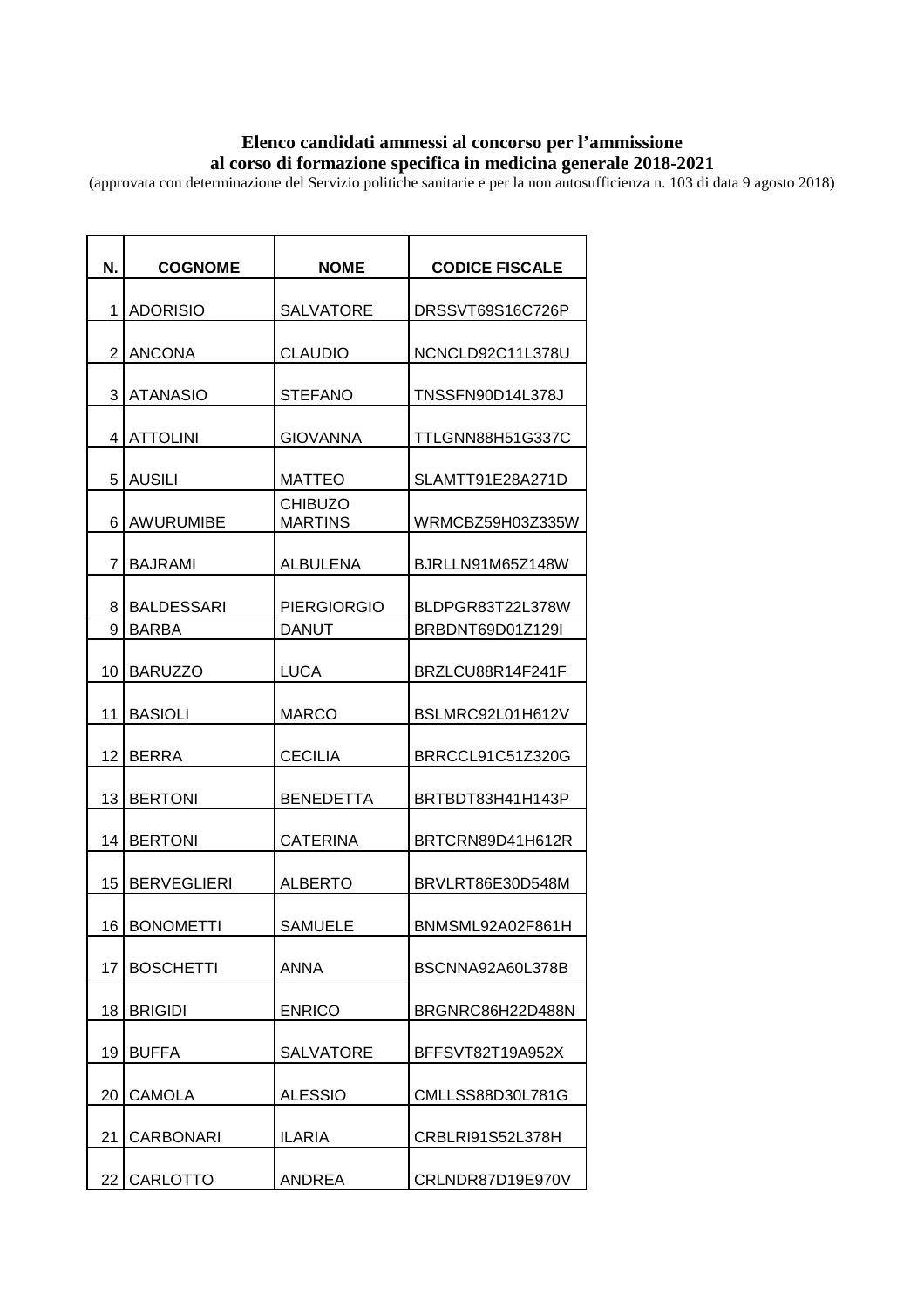| 23 | CARPENE'          | <b>GIOVANNI</b>  | CRPGNN89H29G224Y |
|----|-------------------|------------------|------------------|
|    | 24 CATENA         | <b>ALICE</b>     | CTNLCA88H54I531M |
| 25 | <b>CECCHETTI</b>  | <b>MATTEO</b>    | CCCMTT89C02H501L |
|    | 26 CECCHINO       | <b>ADA</b>       | CCCDAA79D46F537C |
| 27 | <b>CITTERIO</b>   | <b>MARCO</b>     | CTTMRC89H22L219U |
| 28 | <b>COFANO</b>     | <b>NICOLA</b>    | CFNNCL81R24A048S |
| 29 | <b>COLOMBINI</b>  | <b>MANUEL</b>    | CLMMNL90E10L378X |
| 30 | <b>CONDINI</b>    | <b>DAVIDE</b>    | CNDDVD91M20L378Y |
| 31 | <b>COPPOLA</b>    | <b>CRISTINA</b>  | CPPCST88T66A662O |
| 32 | <b>COVA</b>       | <b>CHIARA</b>    | CVOCHR89L43C794X |
|    | 33 CREMONINI      | ALESSANDRO       | CRMLSN89A04A944S |
|    | 34 DE BELLIS      | ALESSANDRO       | DBLLSN88L26L378K |
|    | 35   DE LISI      | <b>DELIA</b>     | DLSDLE87S63A662O |
| 36 | DE POLI           | <b>MARTA</b>     | DPLMRT88C63C743K |
|    | 37   DEBERTOLIS   | <b>GIULIA</b>    | DBRGLI92D65D530Z |
|    | 38 DEL COLLE      | ANNA             | DLCNNA91L46D548K |
| 39 | <b>DEL MASTRO</b> | <b>LUCIANA</b>   | DLMLCN82S43H926Y |
| 40 | DEL PIN           | <b>MASSIMO</b>   | DLPMSM92H04L424H |
| 41 | DELL'UNIVERSITA'  | <b>MICHELE</b>   | DLLMHL85H03A341R |
|    | 42   DESIDERATO   | <b>FRANCESCA</b> | DSDFNC92L61H612Q |
| 43 | DI GIAMPIETRO     | <b>PASQUALE</b>  | DGMPQL89A27A271T |
|    | 44   DI TARANTO   | <b>DAVIDE</b>    | DTRDVD87R27L424E |
| 45 | <b>DOLCE</b>      | <b>FRANCESCO</b> | DLCFNC74L13G273E |
| 46 | <b>DONINI</b>     | <b>MARTINO</b>   | DNNMTN90A02L378U |
| 47 | <b>ESPOSITO</b>   | <b>ANTONIO</b>   | SPSNTN75L26F839O |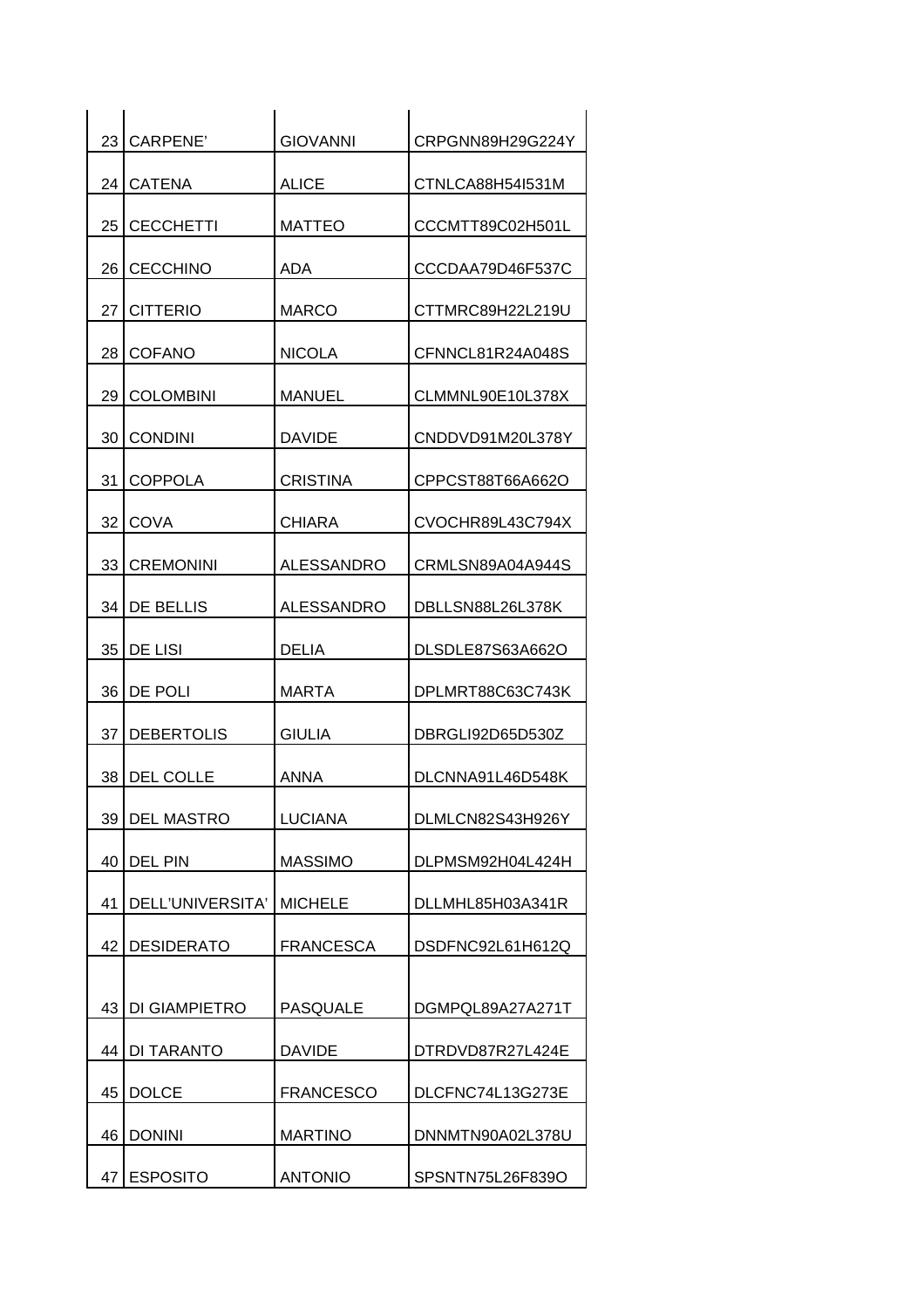|                 | 48 FABRIS         | <b>MARTA</b>        | FBRMRT91A46L157G |
|-----------------|-------------------|---------------------|------------------|
|                 | 49 FAES           | <b>CAMILLA</b>      | FSACLL89A60L174I |
|                 | 50 FANTI          | <b>DIEGO</b>        | FNTDGI90S02L378S |
|                 | 51   FEZZI        | <b>SIMONE</b>       | FZZSMN92P18L378S |
| 52              | <b>FILIPPIN</b>   | <b>FRANCESCO</b>    | FLPFNC80S27G388O |
|                 | 53 FIORANI        | MADDALENA           | FRNMDL91B61G337L |
| 54 <sub>1</sub> | <b>FORMIGA</b>    | <b>MARIA</b>        | FRMMRA92A65L781R |
|                 | 55 FORNASIER      | <b>ALESSANDRO</b>   | FRNLSN75L15L407H |
|                 | 56 FRANCHI        | <b>CLAUDIA</b>      | FRNCLD89L67B157H |
|                 | 57 FRANCHINI      | <b>MAURO</b>        | FRNMRA92B13L378P |
| 58              | <b>FRIZZERA</b>   | <b>ALICE</b>        | FRZLCA91B58H612N |
| 59              | <b>GABRIELE</b>   | <b>SARA</b>         | GBRSRA87S62H612X |
| 60              | <b>GALLIGIONI</b> | <b>GIULIA</b>       | GLLGLI86E67C816M |
| 61              | <b>GAMBETTI</b>   | <b>GUIDO</b>        | GMBGDU92S02C265W |
| 62              | <b>GARDENER</b>   | <b>CATERINA</b>     | GRDCRN91E58L378F |
| 63              | <b>GASPERI</b>    | <b>EMMA</b>         | GSPMME86D65L378J |
|                 | 64 GEROSA         | <b>MARTINO</b>      | GRSMTN91E13L378K |
| 65              | <b>GIAMMARINO</b> | <b>SABRINA</b>      | GMMSRN90L53G141B |
| 66              | <b>GIARDINO</b>   | <b>MARCO</b>        | GRDMRC88C03E435Z |
| 67              | <b>GIGLIONE</b>   | <b>SALVATORE</b>    | GGLSVT70D04Z103H |
| 68              | <b>GIOVANNINI</b> | <b>DAVIDE</b>       | GVNDVD92A21L378M |
| 69              | <b>GIOVE</b>      | <b>GIANLUCA</b>     | GVIGLC92T09I330O |
| 70              | <b>GUELLA</b>     | <b>VERONICA</b>     | GLLVNC80P59H612T |
| 71              | LANZAFAME         | <b>FILIPPO</b>      | LNZFPP92L11L378F |
|                 | 72   LANZUISI     | <b>FEDERICO</b>     | LNZFRC88S24H501V |
|                 | 73 LARCHER        | <b>LAURA</b>        | LRCLRA92T45C794G |
|                 | 74 LERARIO        | <b>MASSIMILIANO</b> | LRRMSM82R30F842B |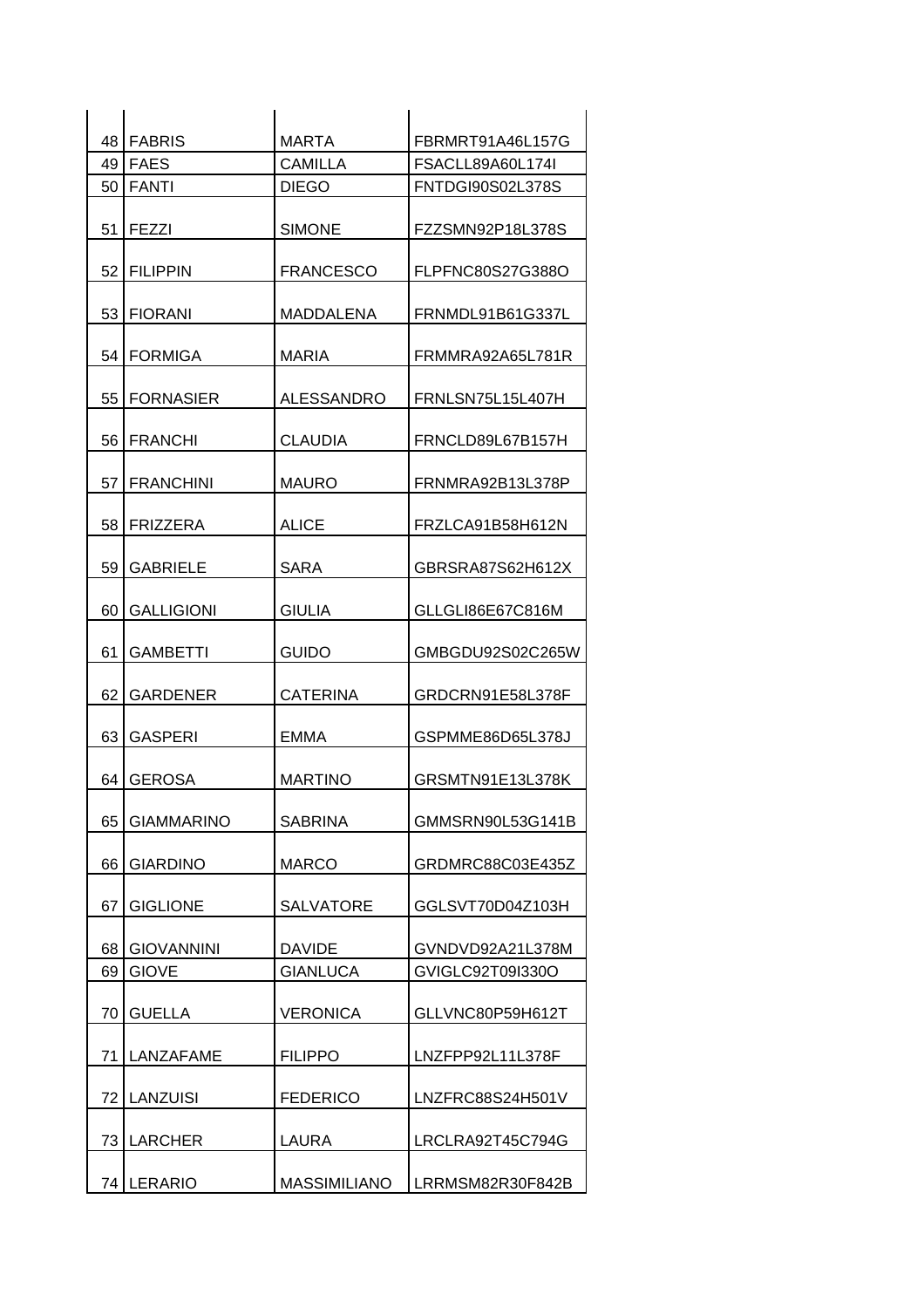|     | 75   MAGGIO     | <b>CHIARA</b>                      | MGGCHR89H44G751P        |
|-----|-----------------|------------------------------------|-------------------------|
| 76  | MALLIA          | <b>ILENIA</b>                      | MLLLNI92E56H163O        |
| 77  | <b>MANCIA</b>   | <b>ETTORE</b>                      | MNCTTR91P23B429X        |
|     | 78   MANI       | <b>OLIMPIA</b>                     | MNALMP91M58D403D        |
|     | 79   MANTOAN    | LAURA                              | <b>MNTLRA86B58F382L</b> |
| 80  | MARANI          | <b>JACOPO</b>                      | MRNJCP90D08F463C        |
| 81  | <b>MARCHESE</b> | <b>ALBERTO</b>                     | MRCLRT88R18D643G        |
|     | 82   MARETTO    | <b>GIORGIA</b>                     | MRTGRG78T41D325H        |
|     | 83 MARKOS       | <b>CHRISTOS</b>                    | MRKCRS71L24Z115H        |
| 84  | MARTINELLI      | MICHELE                            | MRTMHL91S06L378A        |
| 85  | <b>MATAR</b>    | JAMAL                              | MTRJML81R11Z226D        |
|     | 86   MAULE      | <b>MATTEO</b>                      | MLAMTT92A05L378A        |
| 87  | MAZZA           | <b>NICOLA</b>                      | MZZNCL91D23D548Q        |
|     | 88 MILANO       | <b>CHIARA</b>                      | MLNCHR92R49E335M        |
|     | 89   MINNICELLI | ANIL                               | MNNNLA89M04A984F        |
|     | 90 MOAR         | AGATA                              | MROGTA92D53L378W        |
| 91  | <b>MOLTRER</b>  | <b>CATERINA</b>                    | MLTCRN91R58L378I        |
|     | 92 MORANDO      | <b>ELIA</b>                        | MRNLEI90C20C890N        |
| 93  | <b>MORES</b>    | <b>BEATRICE</b>                    | MRSBRC92L65D530U        |
|     | 94 MOROZ        | <b>CONSTANTIN</b>                  | MRZCST71C31Z140R        |
| 95  | <b>ODORIZZI</b> | <b>GIANNI</b>                      | ORZGNN91D08L378W        |
| 96  | PAGANA          | <b>ANTONIO</b><br><b>SALVATORE</b> | PGNNNS87A16C351H        |
| 97  | <b>PAIARO</b>   | NICOLO'                            | PRANCL87P14B563M        |
| 98  | PALMARINI       | <b>WALTER</b>                      | PLMWTR76A19H823K        |
|     | 99   PANTANI    | <b>CLARISSA</b>                    | PNTCRS91C69M126L        |
| 100 | PAPARELLI       | ALESSANDRA                         | PPRLSN82E66C858C        |
| 101 | <b>PELUSO</b>   | <b>ROBERTO</b>                     | PLSRRT83D19G224N        |
| 102 | PERON           | <b>ELISA</b>                       | PRNLSE83T69L840J        |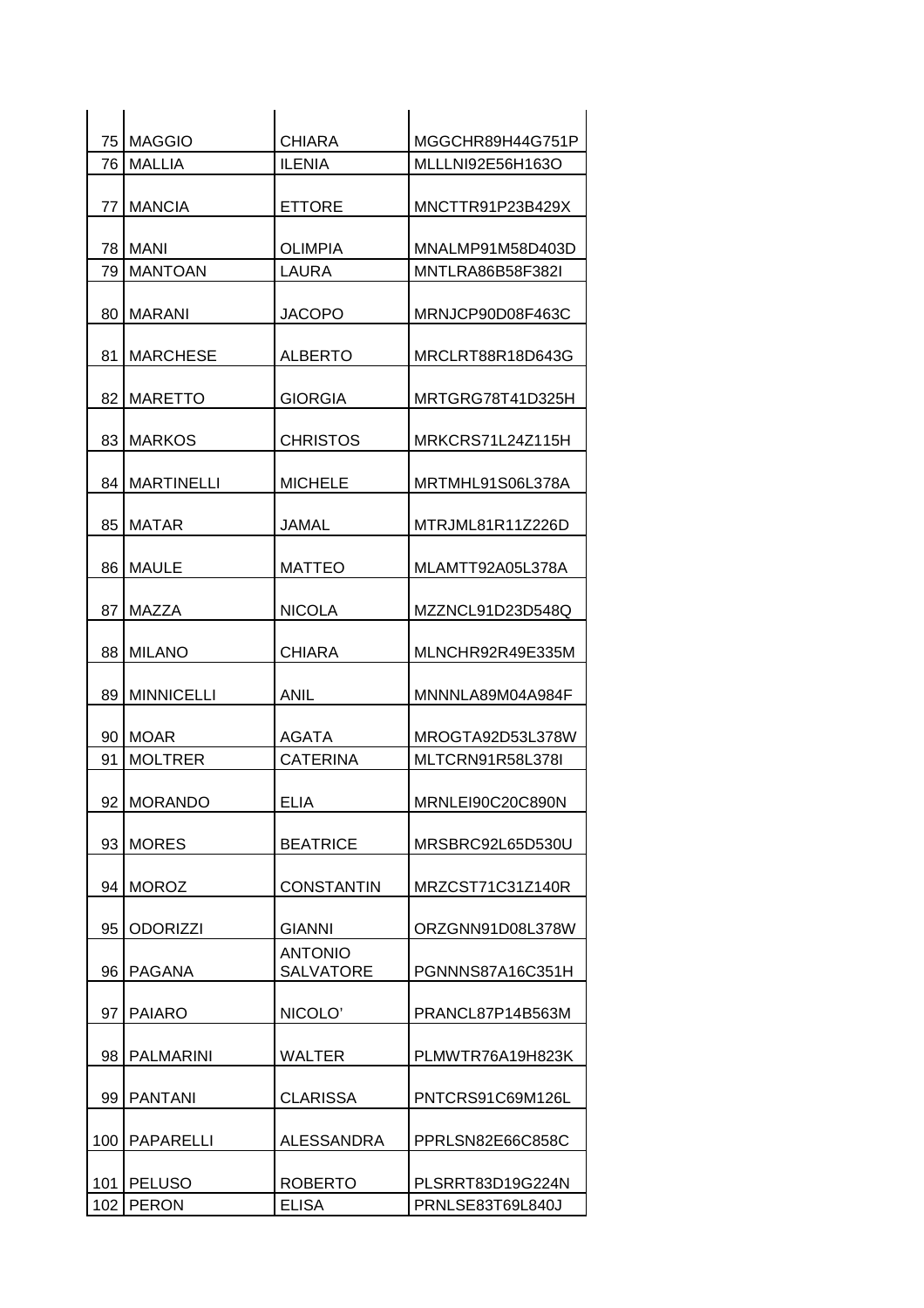|                  | 103   PERUZZI     | <b>VALERIA</b>                     | PRZVLR89T47A459B |
|------------------|-------------------|------------------------------------|------------------|
|                  |                   |                                    |                  |
|                  | 104   PETRARULO   | <b>SIMONE</b>                      | PTRSMN91P30L738C |
|                  | 105 PIAZZESE      | <b>SALVATORE</b>                   | PZZSVT73L04F258J |
| 106 PIN          |                   | <b>JACOPO</b><br><b>NORBERTO</b>   | PNIJPN91P29M089U |
|                  | 107 PIZZINI       | <b>MICHELA</b>                     | PZZMHL90L43F861B |
|                  | 108 PIZZINI       | <b>PAOLO</b>                       | PZZPLA91B20L378J |
|                  | 109   POLICANTE   | NICCOLO'                           | PLCNCL86C25H330H |
|                  | 110   POLIDORO    | <b>ROBERTO</b>                     | PLDRRT88R10H501S |
| 111              | <b>PONTALTI</b>   | <b>MARCO</b>                       | PNTMRC90E09L378R |
|                  | 112   POZZI       | <b>CHIARA</b>                      | PZZCHR90M51H501V |
|                  | 113 PURPURA       | LOREDANA                           | PRPLDN73L55G273R |
| 114              | <b>QEHAJ</b>      | <b>ORSI</b>                        | QNJRSO88D21Z100J |
| 115              | QUAGLIA           | <b>ERICA</b>                       | QGLRCE86E54L378E |
|                  | 116 ROSSATI       | <b>GIACOMO</b>                     | RSSGLM88E17L840U |
|                  | 117 RUBINI        | <b>FRANCESCO</b>                   | RBNFNC91A20H294I |
| 118              | SANTACATTERINA    | <b>GIULIA</b>                      | SNTGLI89B68I531E |
|                  | 119 SAWAED        | <b>ALA</b>                         | SWDLAA93M10Z226M |
| 120              | <b>SCARCIELLO</b> | <b>CHIARA</b>                      | SCRCHR87R42C136R |
| 121              | <b>SCHONSBERG</b> | <b>ANNA</b>                        | SCHNNA88C64H612J |
| 122              | <b>SEGALA</b>     | <b>SIMONE</b>                      | SGLSMN86T23H612R |
| 123 <sub>1</sub> | <b>SHTEMBARI</b>  | <b>EMIGELA</b>                     | SHTMGL85P56Z100O |
| 124              | <b>SIGNORETTI</b> | <b>MATTEO</b>                      | SGNMTT87H11H501R |
|                  | 125   SILVESTRI   | <b>MARTA</b>                       | SLVMRT91D58C794G |
| 126              | <b>SORGATO</b>    | <b>ALICE</b>                       | SRGLCA84L58I531F |
| 127              | <b>SPONGA</b>     | LAURA                              | SPNLRA90H59L378S |
| 128              | <b>SPRIANO</b>    | <b>SIMONE</b>                      | SPRSN88A10L219W  |
|                  | 129 STRAZZARI     | <b>GIOVANNI</b><br><b>BATTISTA</b> | STRGNN90D09E970E |
| 130              | <b>SULCE</b>      | <b>GENTIAN</b>                     | SLCGTN81T10Z100T |
|                  |                   |                                    |                  |